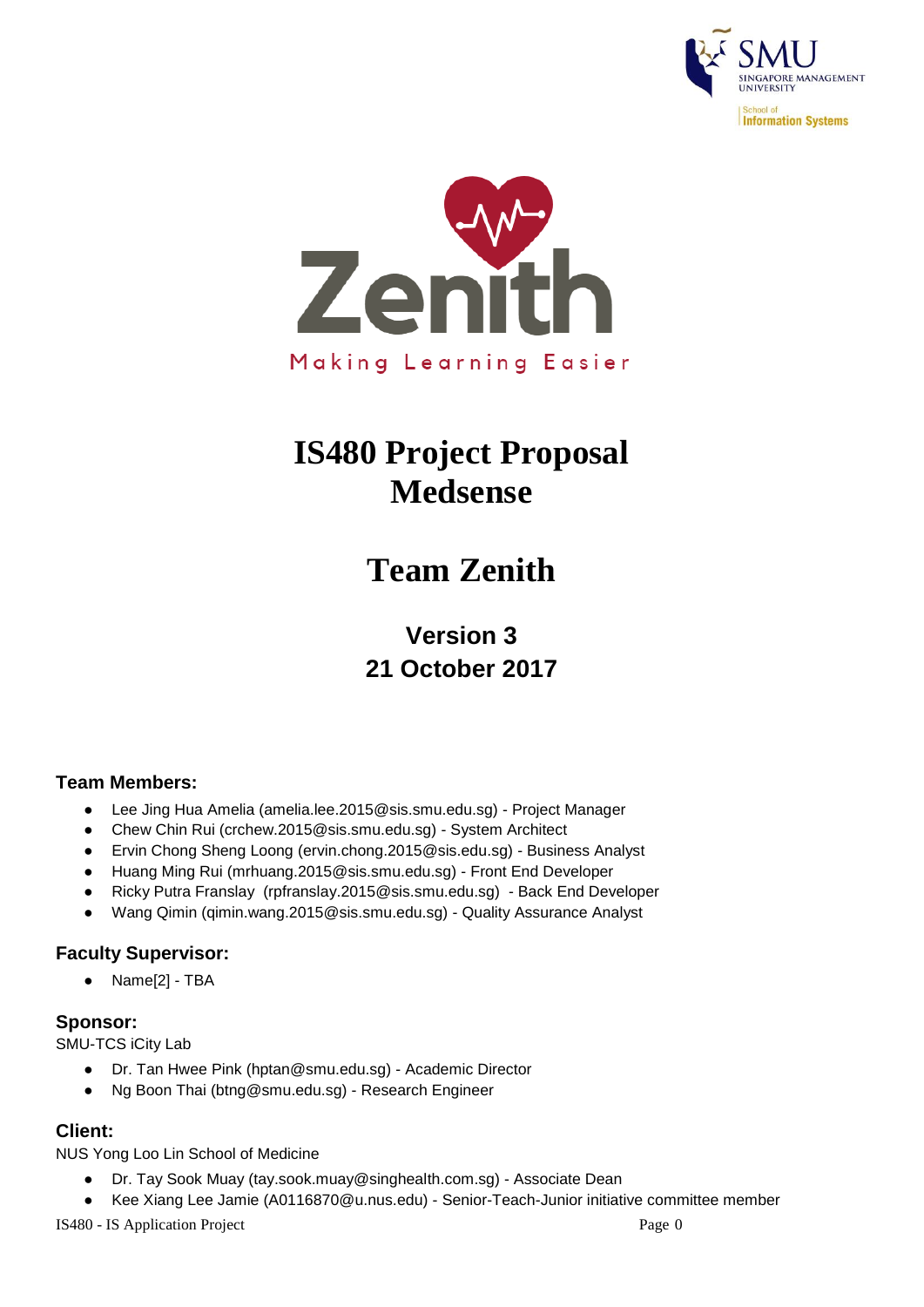### **Project Description:**

The team will develop a gamified learning platform, Medsense, for NUS Yong Loo Lin School of Medicine. The learning platform will be a web application that simulates interaction with "patients", facilitate peer learning via a discussion board, and track the performance of students anonymously.

### **Motivation:**

During clinical attachments, medical students could face difficulty in diagnosing patients due to their lack of practice. While there are similar e-learning applications overseas, like Prognosis, to help medical students ease into their clinical fellowship, our application will include diseases that are more common in Singapore. In addition, instead of just having multiple-choice answers, our application will allow for open-ended answering of questions, to increase the difficulty level.

#### **Stakeholders:**

| Sponsor      | Tan Hwee Pink (Academic Director), and Ng Boon Thai (Research Engineer), at SMU-TCS<br>iCity Lab.                                                     |                                                                             |                  |                                                                                                                                                                                                                                                              |
|--------------|-------------------------------------------------------------------------------------------------------------------------------------------------------|-----------------------------------------------------------------------------|------------------|--------------------------------------------------------------------------------------------------------------------------------------------------------------------------------------------------------------------------------------------------------------|
| Client       | Tay Sook Muay (Associate Dean), and Kee Xiang Lee Jamie (Senior-Teach-Junior<br>initiative committee member), at NUS Yong Loo Lin School of Medicine. |                                                                             |                  |                                                                                                                                                                                                                                                              |
| <b>Users</b> | 2.<br>discussion forums.                                                                                                                              | Singapore (500 students per batch).<br><b>NUS</b><br><b>NTU</b><br>Duke NUS | 300<br>150<br>50 | Students: The beneficiaries are the 2,000 students across the 3 medical schools in<br>Professors and Senior Students: Vet each case before it is released to the students.<br>Administrators: Track the performance of students, and monitor activity in the |

#### **Deliverables:**

At the end of the project, the client will receive a fully functional and user-friendly web-based e-learning system.

#### **Scope:**